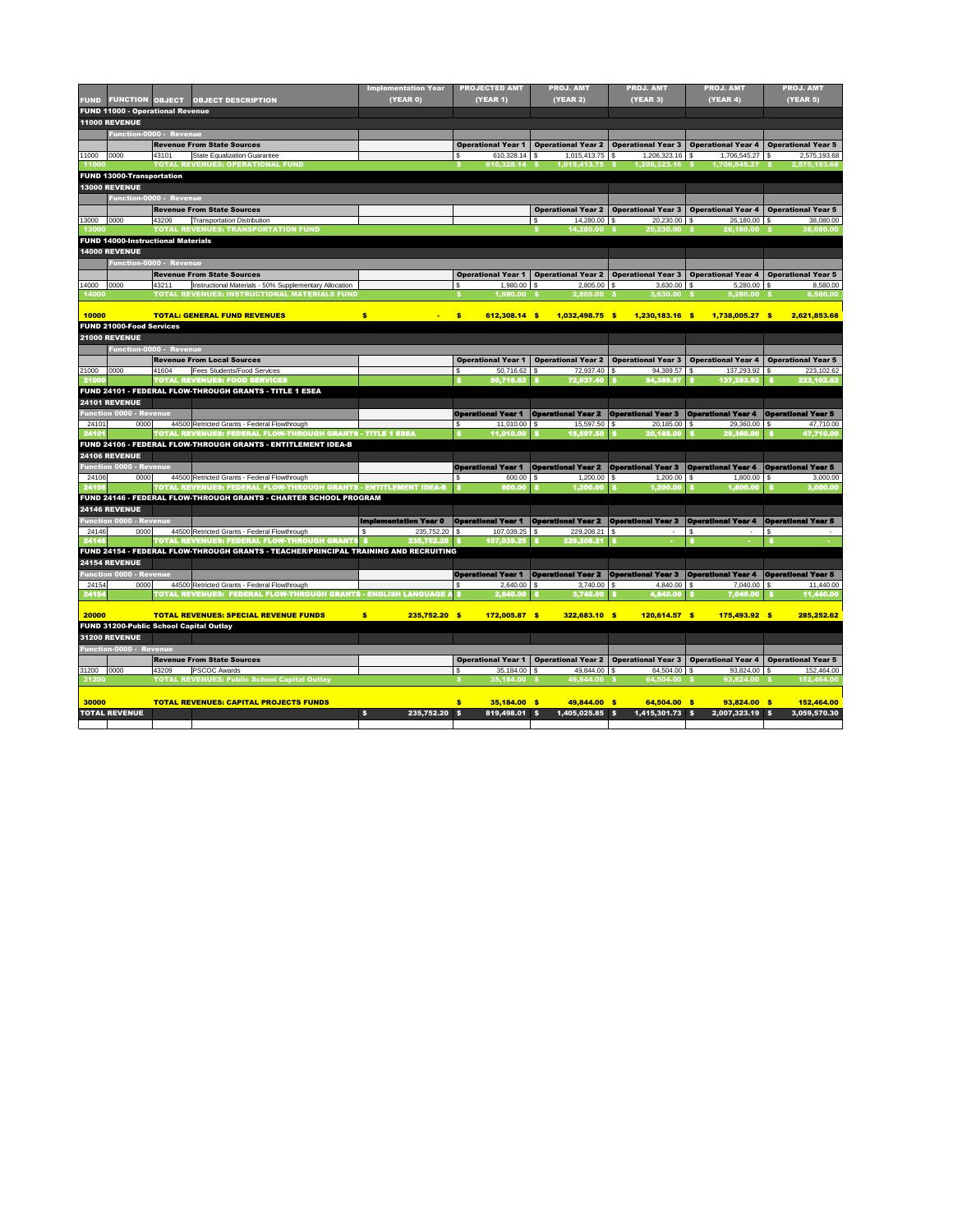| <b>FUND</b>    | <b>FUNCTION OBJECT CLASS</b>               |                                          | <b>JOB</b>   | <b>OBJECT DESCRIPTION</b>                                                                                              | <b>PROJ. AMT</b><br>(YEAR 0) | FTE. | <b>PROJ. AMT</b><br>(YEAR 1)<br><b>10000 - GENERAL FUND EXPENDITURES</b> | <b>FTE</b> | <b>PROJ. AMT</b><br>(YEAR 2) | FTE. | <b>PROJ. AMT (YEAR</b><br>$\vert 3 \vert$ | FTE: | <b>PROJ. AMT</b><br><b>(YEAR 4)</b> | FTE.  | <b>PROJ. AMT (YEAR</b><br>5) | FTE.  |
|----------------|--------------------------------------------|------------------------------------------|--------------|------------------------------------------------------------------------------------------------------------------------|------------------------------|------|--------------------------------------------------------------------------|------------|------------------------------|------|-------------------------------------------|------|-------------------------------------|-------|------------------------------|-------|
|                | <b>11000 OPERATIONAL FUND EXPENDITURES</b> |                                          |              |                                                                                                                        |                              |      |                                                                          |            |                              |      |                                           |      |                                     |       |                              |       |
|                | Function-1000 - Instruction                |                                          |              | <b>Personnel Services - Compensation</b>                                                                               |                              |      |                                                                          |            |                              |      |                                           |      |                                     |       |                              |       |
| 11000          | 1000                                       | 51100                                    |              | 1411 Salaries Expense: Teachers-Grades 1-12                                                                            |                              |      | \$38,000.0                                                               | 1.0        | \$116,280.00                 | 3.0  | \$158,140.80                              | 4.00 | \$241,955.42                        | 6.00  | \$411,324.22                 | 10.00 |
| 11000<br>11000 | 1000<br>1000                               | 51100<br>51100                           |              | 1412 Salaries Expense: Teachers- Special Education<br>1413 Salaries Expense: Teachers-Early Childhood Ed               |                              |      | \$24,000.0<br>\$38,000.0                                                 | 0.5        | \$48,960.00<br>\$77,520.00   |      | \$99,878.40<br>\$79,070.40                |      | \$152,813.95<br>\$80,651.81         |       | \$103,913.49<br>\$82,264.84  |       |
|                |                                            |                                          |              | <b>Total: Personnel Services Compensation</b>                                                                          |                              |      | \$100,000.0                                                              | 2.50       | \$242,760.00                 | 6.00 | \$337,089.60                              | 8.00 | \$475,421.18                        | 11.00 | \$597,502.55                 | 14.00 |
| 11000          | 1000                                       | 52111                                    | 0000         | <b>Personnel Services - Employee Benefits</b><br><b>Educational Retirement</b>                                         |                              |      | \$13,900.00                                                              |            | \$33,743.64                  |      | \$46,855.45                               |      | \$66,083.54                         |       | \$83,052.85                  |       |
| 11000          | 1000                                       | 52112                                    | 0000         | <b>ERA - Retiree Health</b>                                                                                            |                              |      | \$2,000.00                                                               |            | \$4,855.20                   |      | \$6,741.79                                |      | \$9,508.42                          |       | \$11,950.05                  |       |
| 11000<br>11000 | 1000<br>1000                               | 52210<br>52220                           | 0000<br>0000 | <b>FICA Payments</b><br>Medicare Payments                                                                              |                              |      | \$6,200.00<br>\$1,450.00                                                 |            | \$15,051.12<br>\$3,520.02    |      | \$20,899.56<br>\$4,887.80                 |      | \$29,476.11<br>\$6,893.61           |       | \$37,045.16<br>\$8,663.79    |       |
| 11000<br>11000 | 1000<br>1000                               | 52311<br>52312                           | 0000<br>0000 | <b>Health and Medical Premiums</b><br>Life                                                                             |                              |      | \$16,200.0                                                               |            | \$38,880.00                  |      | \$51,840.00                               |      | \$71,280.00                         |       | \$90,720.00                  |       |
| 11000          | 1000                                       | 52313                                    | 0000         | Dental                                                                                                                 |                              |      | \$77.50<br>\$1,587.60                                                    |            | \$186.00<br>\$3,810.24       |      | \$248.00<br>\$5,080.32                    |      | \$341.00<br>\$6,985.44              |       | \$434.00<br>\$8,890.56       |       |
| 11000<br>11000 | 1000<br>1000                               | 52314<br>52315                           | 0000<br>0000 | Vision<br><b>Disability</b>                                                                                            |                              |      | \$275.40                                                                 |            | \$660.96                     |      | \$881.28                                  |      | \$1,211.76                          |       | \$1,542.24                   |       |
| 11000          | 1000                                       | 52500                                    | 0000         | Unemployment Compensation                                                                                              |                              |      | \$150.00<br>\$3,200.0                                                    |            | \$360.00<br>\$7,768.32       |      | \$480.00<br>\$10,786.87                   |      | \$660.00<br>\$15,213.48             |       | \$840.00<br>\$19,120.08      |       |
| 11000<br>11000 | 1000<br>1000                               | 52710<br>52720                           | 0000<br>0000 | <b>Workers Compensation Premium</b><br><b>Workers Compensation Employer's Fee</b>                                      |                              |      | \$1,100.00<br>\$22.50                                                    |            | \$2,670.36<br>\$54.00        |      | \$3,707.99<br>\$72.00                     |      | \$5,229.63<br>\$99.00               |       | \$6,572.53<br>\$126.00       |       |
|                |                                            |                                          |              | Total: Personnel Services Employee Benefits                                                                            |                              |      | \$46,163.00                                                              |            | \$111,559.86                 |      | \$152,481.05                              |      | \$212,982.00                        |       | \$268,957.26                 |       |
| 11000          | 1000                                       | 53330                                    | 0000         | <b>Purchased Professional and Technical Services</b><br><b>Professional Development</b>                                |                              |      |                                                                          |            |                              |      |                                           |      |                                     |       |                              |       |
| 11000          | 1000                                       | 53414                                    | 0000         | <b>Other Professional Services</b>                                                                                     |                              |      | \$0.00<br>\$0.00                                                         |            | \$0.00<br>\$0.00             |      | \$3,105.92<br>\$0.00                      |      | \$3,950.34<br>\$0.00                |       | \$5,091.33<br>\$0.00         |       |
|                |                                            |                                          |              | <b>Total: Purchased Professional and Tech Services</b>                                                                 |                              |      | \$0.00                                                                   |            | \$0.00                       |      | \$3,105.92                                |      | \$3,950.34                          |       | \$5,091.33                   |       |
|                |                                            | Supplies                                 |              | <b>Purchased Property Services</b>                                                                                     |                              |      |                                                                          |            |                              |      |                                           |      |                                     |       |                              |       |
| 11000          | 1000                                       | 56112                                    | 0000         | Other Textbooks                                                                                                        |                              |      | \$0.00                                                                   |            | \$0.00                       |      | \$0.00                                    |      | \$11,851.00                         |       | \$24,116.83                  |       |
| 11000          | 1000                                       | 56118                                    | 0000         | <b>General Supplies and Materials</b><br><b>Total: Supplies</b>                                                        |                              |      | \$20,788.00<br>\$20,788.00                                               |            | \$66,115.52<br>\$66,115.52   |      | \$52,385.95<br>\$52,385.95                |      | \$40,101.68<br>\$51,952.68          |       | \$97,217.74<br>\$121,334.57  |       |
|                |                                            | <b>Property</b>                          |              |                                                                                                                        |                              |      |                                                                          |            |                              |      |                                           |      |                                     |       |                              |       |
| 11000          | 1000                                       | 57332                                    | 0000         | Supply Assets (\$5,000 or less)<br><b>Total: Property</b>                                                              |                              |      | \$0.00<br>\$0.00                                                         |            | \$0.00<br>\$0.00             |      | \$0.00<br>\$0.00                          |      | \$19,680.00<br>\$19,680.00          |       | \$68,967.80<br>\$68,967.80   |       |
|                |                                            |                                          |              |                                                                                                                        |                              |      |                                                                          |            |                              |      |                                           |      |                                     |       |                              |       |
| 11000          | 1000                                       |                                          |              | <b>TOTAL: INSTRUCTION</b>                                                                                              |                              |      | \$166,951.00                                                             | 2.5        | \$420,435.38                 | 6    | \$545,062.52                              | 8    | \$763,986.20                        | 11    | \$1,061,853.51               |       |
| 11000          | 2100                                       | 53211                                    | 0000         | <b>Purchased Professional and Technical Services</b><br>Diagnosticians - Contracted                                    |                              |      | \$2,250.00                                                               |            | \$3,100.00                   |      | \$4,100.00                                |      | \$5,950.00                          |       | \$9,650.00                   |       |
| 11000          | 2100                                       | 53218                                    | 0000         | Specialists - Contracted                                                                                               |                              |      | \$9,150.00                                                               |            | \$26,300.00                  |      | \$34,300.00                               |      | \$49,850.00                         |       | \$80,950.00                  |       |
| 11000          | 2100                                       | 53414                                    | 0000         | <b>Other Services</b><br>Total: Purchased Professional and Tech Services                                               |                              |      | \$2,100.00<br>\$13,500.00                                                |            | \$3,027.06<br>\$32,427.06    |      | \$3,985.93<br>\$42,385.93                 |      | \$5,899.18<br>\$61,699.18           |       | \$9,753.92<br>\$100,353.92   |       |
|                |                                            |                                          |              | <b>Purchased Property Services</b>                                                                                     |                              |      |                                                                          |            |                              |      |                                           |      |                                     |       |                              |       |
|                |                                            |                                          |              |                                                                                                                        |                              |      |                                                                          |            |                              |      |                                           |      |                                     |       |                              |       |
| 11000 2100     |                                            |                                          |              | <b>TOTAL: SUPPORT SERVICES - STUDENTS</b><br>Function-2200 - Support Services - Instruction                            |                              |      | \$13,500.00                                                              |            | \$32,427.06                  |      | \$42,385.93                               |      | \$61,699.18                         |       | \$100,353.92                 |       |
|                |                                            |                                          |              | <b>Purchased Professional and Technical Services</b>                                                                   |                              |      |                                                                          |            |                              |      |                                           |      |                                     |       |                              |       |
| 11000          | 2200                                       | 53414                                    | 0000         | <b>Other Professional Services</b><br>Total: Purchased Professional and Tech Services                                  |                              |      | \$4,000.00<br>\$4,000.00                                                 |            | \$5,087.50<br>\$5,087.50     |      | \$5,176.53<br>\$5,176.53                  |      | \$5,267.12<br>\$5,267.12            |       | \$5,359.30<br>\$5,359.30     |       |
|                |                                            | <b>Supplies</b>                          |              |                                                                                                                        |                              |      |                                                                          |            |                              |      |                                           |      |                                     |       |                              |       |
| 11000          | 2200                                       | 56113                                    | 0000         | Software<br><b>Total: Supplies</b>                                                                                     |                              |      | \$0.00<br>\$0.00                                                         |            | \$0.00<br>\$0.00             |      | \$3,687.32<br>\$3,687.32                  |      | \$3,687.32<br>\$3,687.32            |       | \$4,214.08<br>\$4,214.08     |       |
|                |                                            |                                          |              |                                                                                                                        |                              |      |                                                                          |            |                              |      |                                           |      |                                     |       |                              |       |
| 11000 2200     |                                            |                                          |              | <b>TOTAL: SUPPORT SERVICES - INSTRUCTION</b>                                                                           |                              |      | \$4,000.00                                                               |            | \$5,087.50                   |      | \$8,863.85                                |      | \$8,954.44                          |       | \$9,573.38                   |       |
|                | Function-2300 - General Administration     |                                          |              | <b>Personnel Services - Compensation</b>                                                                               |                              |      |                                                                          |            |                              |      |                                           |      |                                     |       |                              |       |
| 11000          | 2300                                       | 51100                                    | 1111         | Salaries Expense: Superintendent                                                                                       |                              |      | \$75,400.00                                                              |            | \$76,908.00                  |      | \$78,446.16                               |      | \$80,015.08                         |       | \$81,615.38                  |       |
|                |                                            |                                          |              | Total: Personnel Services - Compensation<br><b>Personnel Services - Employee Benefits</b>                              |                              |      | \$75,400.00                                                              | 1.00       | \$76,908.00                  | 1.00 | \$78,446.16                               | 1.00 | \$80,015.08                         | 1.00  | \$81,615.38                  | 1.00  |
| 11000          | 2300                                       | 52111                                    | 0000         | <b>Educational Retirement</b>                                                                                          |                              |      | \$10,480.60                                                              |            | \$10,690.21                  |      | \$10,904.02                               |      | \$11,122.10                         |       | \$11,344.54                  |       |
| 11000<br>11000 | 2300<br>2300                               | 52112<br>52210                           | 0000<br>0000 | <b>ERA - Retiree Health</b><br><b>FICA Payments</b>                                                                    |                              |      | \$1,508.00<br>\$4,674.80                                                 |            | \$1,538.16<br>\$4,768.30     |      | \$1,568.92<br>\$4,863.66                  |      | \$1,600.30<br>\$4,960.94            |       | \$1,632.31<br>\$5,060.15     |       |
| 11000          | 2300                                       | 52220                                    | 0000         | <b>Medicare Payments</b>                                                                                               |                              |      | \$1,093.30                                                               |            | \$1,115.17                   |      | \$1,137.47                                |      | \$1,160.22                          |       | \$1,183.42                   |       |
| 11000<br>11000 | 2300<br>2300                               | 52311<br>52312                           | 0000<br>0000 | <b>Health and Medical Premiums</b><br>Life                                                                             |                              |      | \$6,480.00                                                               |            | \$6,480.00                   |      | \$6,480.00                                |      | \$6,480.00                          |       | \$6,480.00                   |       |
| 11000          | 2300                                       | 52313                                    | 0000         | Dental                                                                                                                 |                              |      | \$31.00<br>\$635.04                                                      |            | \$31.00<br>\$635.04          |      | \$31.00<br>\$635.04                       |      | \$31.00<br>\$635.04                 |       | \$31.00<br>\$635.04          |       |
| 11000          | 2300                                       | 52314                                    | 0000         | Vision                                                                                                                 |                              |      | \$110.16                                                                 |            | \$110.16                     |      | \$110.16                                  |      | \$110.16                            |       | \$110.16                     |       |
| 11000<br>11000 | 2300<br>2300                               | 52315<br>52500                           | 0000<br>0000 | <b>Disability</b><br><b>Unemployment Compensation</b>                                                                  |                              |      | \$60.00<br>\$2,412.80                                                    |            | \$60.00<br>\$2,461.06        |      | \$60.00<br>\$2,510.28                     |      | \$60.00<br>\$2,560.48               |       | \$60.00<br>\$2,611.69        |       |
| 11000          | 2300                                       | 52710                                    | 0000         | <b>Workers Compensation Premium</b>                                                                                    |                              |      | \$829.40                                                                 |            | \$845.99                     |      | \$862.91                                  |      | \$880.17                            |       | \$897.77                     |       |
| 11000          | 2300                                       | 52720                                    | 0000         | <b>Workers Compensation Employer's Fee</b><br>Total: Personnel Services - Employee Benefits                            |                              |      | \$9.00                                                                   |            | \$9.00                       |      | \$9.00                                    |      | \$9.00                              |       | \$9.00                       |       |
|                |                                            |                                          |              | <b>Purchased Professional and Technical Services</b>                                                                   |                              |      | \$28,324.10                                                              |            | \$28,744.08                  |      | \$29,172.46                               |      | \$29,609.40                         |       | \$30,055.08                  |       |
| 11000          | 2300                                       | 53411                                    | 0000         | Auditing                                                                                                               |                              |      | \$13,000.0                                                               |            | \$13,000.00                  |      | \$13,000.00                               |      | \$13,000.00                         |       | \$13,000.00                  |       |
| 11000<br>11000 | 2300<br>2300                               | 53413<br>53711                           | 0000<br>0000 | Legal<br><b>Other Charges</b>                                                                                          |                              |      | \$8,000.00<br>\$750.00                                                   |            | \$16,000.00<br>\$1,062.50    |      | \$24,000.00<br>\$1,375.00                 |      | \$24,000.00<br>\$2,000.00           |       | \$24,000.00<br>\$3,250.00    |       |
|                |                                            |                                          |              | Total: Purchased Professional and Tech Services                                                                        |                              |      | \$21,750.00                                                              |            | \$30,062.50                  |      | \$38,375.00                               |      | \$39,000.00                         |       | \$40,250.00                  |       |
| 11000          | 2300                                       | <b>Other Purchased Services</b><br>55400 | 0000         | Advertising                                                                                                            |                              |      | \$0.00                                                                   |            | \$0.00                       |      | \$1,035.00                                |      | \$2,106.85                          |       | \$0.00                       |       |
| 11000          | 2300                                       | 55812                                    | 0000         | <b>Board Training</b>                                                                                                  |                              |      | \$1,100.00                                                               |            | \$1,111.00                   |      | \$1,121.00                                |      | \$1,132.00                          |       | \$1,143.00                   |       |
|                |                                            |                                          |              | <b>Total: Other Purchased Services</b>                                                                                 |                              |      | \$1,100.00                                                               |            | \$1,111.00                   |      | \$2,156.00                                |      | \$3,238.85                          |       | \$1,143.00                   |       |
| 11000 2300     |                                            |                                          |              | <b>TOTAL: GENERAL ADMINISTRATION</b>                                                                                   |                              |      | \$126,574.10                                                             | 1.00       | \$136,825.58                 | 1.00 | \$148,149.62                              | 1.00 | \$151,863.33                        | 1.00  | \$153,063.47                 | 1.00  |
|                | Function-2400 - School Administration      |                                          |              | <b>Personnel Services - Compensation</b>                                                                               |                              |      |                                                                          |            |                              |      |                                           |      |                                     |       |                              |       |
| 11000          | 2400                                       | 51100                                    | 1112         | Salaries Expense: Principal                                                                                            |                              |      | \$65,400.0                                                               |            | \$66,708.00                  |      | \$68,042.16                               |      | \$69,403.00                         |       | \$70,791.06                  |       |
| 11000<br>11000 | 2400<br>2400                               | 51100<br>51100                           | 1211<br>1217 | Salaries Expense: Coordinator/Subject Matter Specialist<br>Salaries Expense: Secretary, Clerical, Technical Assistants |                              |      | \$58,000.00<br>\$0.00                                                    |            | \$59,160.00<br>\$0.00        |      | \$60,343.20<br>\$26,010.00                |      | \$61,550.06<br>\$26,530.20          |       | \$125,562.13<br>\$27,060.80  |       |
|                |                                            |                                          |              | Total: Personnel Services - Compensation                                                                               |                              |      | \$123,400.00                                                             | 2.00       | \$125,868.00                 | 2.00 | \$154,395.36                              | 3.00 | \$157,483.27                        | 3.00  | \$223,414.00                 | 4.00  |
|                |                                            |                                          |              | <b>Personnel Services - Employee Benefits</b>                                                                          |                              |      |                                                                          |            |                              |      |                                           |      |                                     |       |                              |       |
| 11000<br>11000 | 2400<br>2400                               | 52111<br>52112                           | 0000<br>0000 | <b>Educational Retirement</b><br><b>ERA - Retiree Health</b>                                                           |                              |      | \$17,152.60<br>\$2,468.00                                                |            | \$17,495.65<br>\$2,517.36    |      | \$21,460.96<br>\$3,087.91                 |      | \$21,890.17<br>\$3,149.67           |       | \$31,054.55<br>\$4,468.28    |       |
| 11000          | 2400                                       | 52210                                    | 0000         | <b>FICA Payments</b>                                                                                                   |                              |      | \$7,650.80                                                               |            | \$7,803.82                   |      | \$9,572.51                                |      | \$9,763.96                          |       | \$13,851.67                  |       |
| 11000<br>11000 | 2400<br>2400                               | 52220<br>52311                           | 0000<br>0000 | Medicare Payments<br><b>Health and Medical Premiums</b>                                                                |                              |      | \$1,789.30<br>\$12,960.00                                                |            | \$1,825.09<br>\$12,960.00    |      | \$2,238.73<br>\$19,440.00                 |      | \$2,283.51<br>\$19,440.00           |       | \$3,239.50<br>\$25,920.00    |       |
| 11000<br>11000 | 2400<br>2400                               | 52312<br>52313                           | 0000<br>0000 | Life<br>Dental                                                                                                         |                              |      | \$62.00                                                                  |            | \$62.00                      |      | \$93.00                                   |      | \$93.00                             |       | \$124.00                     |       |
| 11000          | 2400                                       | 52314                                    | 0000         | Vision                                                                                                                 |                              |      | \$1,270.08<br>\$220.32                                                   |            | \$1,270.08<br>\$220.32       |      | \$1,905.12<br>\$330.48                    |      | \$1,905.12<br>\$330.48              |       | \$2,540.16<br>\$440.64       |       |
| 11000          | 2400                                       | 52315                                    | 0000         | <b>Disability</b>                                                                                                      |                              |      | \$120.00                                                                 |            | \$120.00                     |      | \$180.00                                  |      | \$180.00                            |       | \$240.00                     |       |
| 11000<br>11000 | 2400<br>2400                               | 52500<br>52710                           | 0000<br>0000 | <b>Unemployment Compensation</b><br><b>Workers Compensation Premium</b>                                                |                              |      | \$3,948.80<br>\$1,357.40                                                 |            | \$4,027.78<br>\$1,384.55     |      | \$4,940.65<br>\$1,698.35                  |      | \$5,039.46<br>\$1,732.32            |       | \$7,149.25<br>\$2,457.55     |       |
| 11000          | 2400                                       | 52720                                    | 0000         | <b>Workers Compensation Employer's Fee</b>                                                                             |                              |      | \$18.00                                                                  |            | \$18.00                      |      | \$27.00                                   |      | \$27.00                             |       | \$36.00                      |       |
|                |                                            |                                          |              | Total: Personnel Services - Employee Benefits<br><b>Purchased Professional and Technical Services</b>                  |                              |      | \$49,017.30                                                              |            | \$49,704.64                  |      | \$64,974.71                               |      | \$65,834.69                         |       | \$91,521.60                  |       |
|                |                                            | <b>Supplies</b>                          |              |                                                                                                                        |                              |      |                                                                          |            |                              |      |                                           |      |                                     |       |                              |       |
| 11000          | 2400                                       | 56113                                    | 0000         | Software<br><b>Total: Supplies</b>                                                                                     |                              |      | \$204.00<br>\$204.00                                                     |            | \$432.44<br>\$432.44]        |      | \$569.42<br>\$569.42                      |      | \$842.74<br>\$842.74                |       | \$1,393.42<br>\$1,393.42     |       |
|                |                                            |                                          |              |                                                                                                                        |                              |      |                                                                          |            |                              |      |                                           |      |                                     |       |                              |       |

| 11000 2400 |                                    |       |       | TOTAL: SCHOOL ADMINISTRATION A                         |  |              |              |             | \$219,939.49 3.00 \$224,160.70 3.00 | \$316,329.01 4.00 |  |
|------------|------------------------------------|-------|-------|--------------------------------------------------------|--|--------------|--------------|-------------|-------------------------------------|-------------------|--|
|            | Function-2500 - Central Services / |       |       |                                                        |  |              |              |             |                                     |                   |  |
|            |                                    |       |       | <b>Purchased Professional and Technical Services</b>   |  |              |              |             |                                     |                   |  |
| 11000      | 2500                               | 53414 | 1000C | <b>Other Services</b>                                  |  | \$61,623.14  | \$61,712.18  | \$61,788.50 | \$61.864.82                         | \$61,966.58       |  |
|            |                                    |       |       | <b>Total: Purchased Professional and Tech Services</b> |  | \$61,623.14] | \$61,712.18] | \$61,788.50 | \$61,864.82                         | \$61,966.58       |  |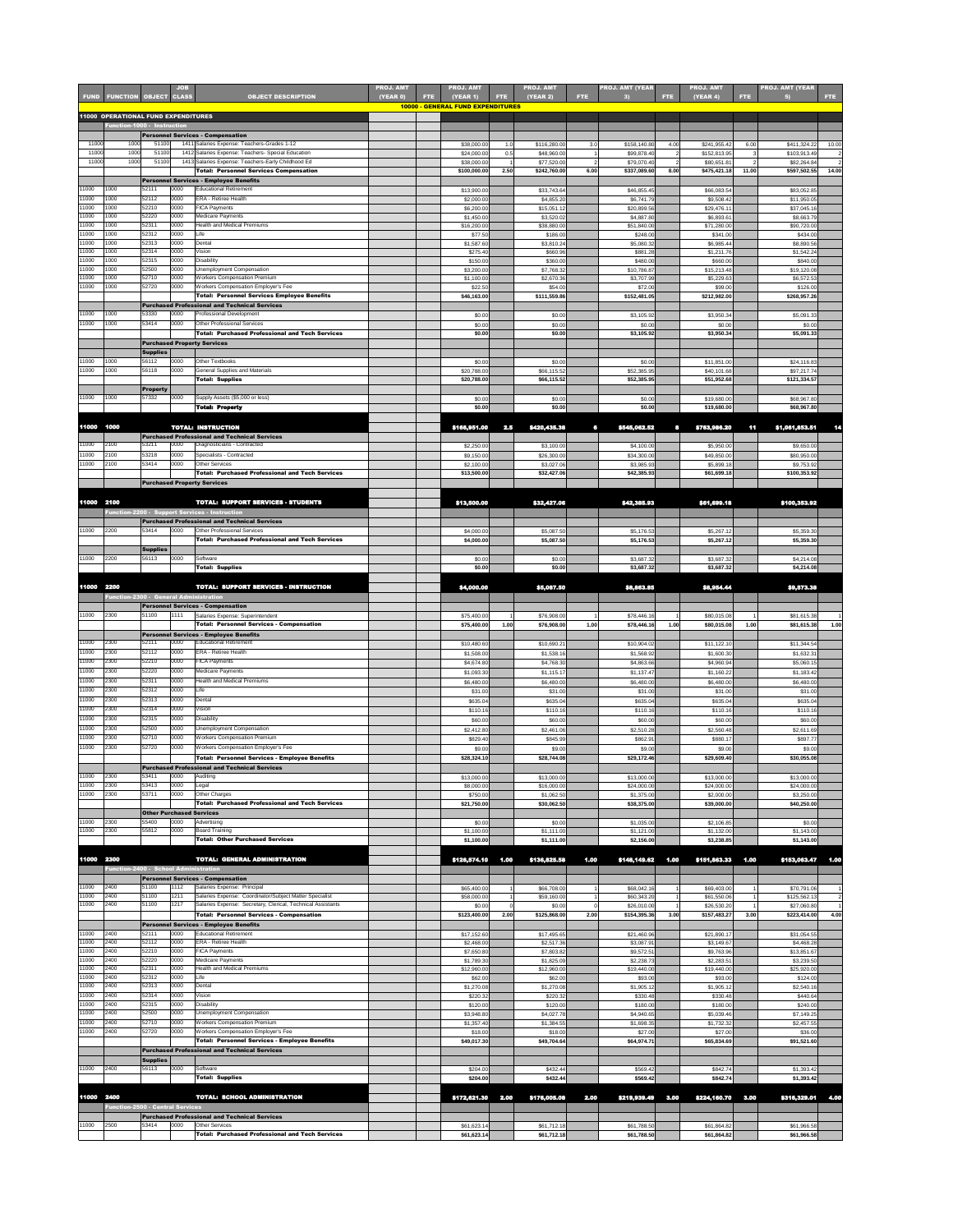| 11000                    | 2500                                          | 54630                                    | 0000         | <b>Purchased Property Services</b><br>Rental - Computers and Related Equipment             |                       | \$3,600.00                                |      | \$3,663.00                   |      | \$3,727.10                   |       | \$3,792.33                          |        | \$3,858.69                         |  |
|--------------------------|-----------------------------------------------|------------------------------------------|--------------|--------------------------------------------------------------------------------------------|-----------------------|-------------------------------------------|------|------------------------------|------|------------------------------|-------|-------------------------------------|--------|------------------------------------|--|
|                          |                                               |                                          |              | <b>Total: Purchased Property Services</b><br><b>Other Purchased Services</b>               |                       | \$3,600.00                                |      | \$3,663.00                   |      | \$3,727.10                   |       | \$3,792.33                          |        | \$3,858.69                         |  |
| 11000                    | 2500                                          | 55400                                    | 0000         | Advertising<br>Total: Other Purchased Services                                             |                       | \$0.00<br>\$0.00                          |      | \$0.00<br>\$0.00             |      | \$500.00<br>\$500.00         |       | \$2,000.00<br>\$2,000.00            |        | \$0.00<br>\$0.00                   |  |
| 11000                    | 2500                                          | <b>Supplies</b><br>56118                 | 0000         | <b>General Supplies and Materials</b>                                                      |                       | \$8,200.00                                |      | \$9,768.00                   |      | \$14,287.23                  |       | \$5,688.49                          |        | \$10,289.85                        |  |
|                          |                                               | <b>Property</b>                          |              | <b>Total: Supplies</b>                                                                     |                       | \$8,200.00                                |      | \$9,768.00                   |      | \$14,287.23                  |       | \$5,688.49                          |        | \$10,289.85                        |  |
| 11000                    | 2500                                          | 57332                                    | 0000         | Supply Assets (\$5,000 or less)<br><b>Total: Property</b>                                  |                       | \$0.00<br>\$0.00                          |      | \$0.00<br>\$0.00             |      | \$0.00<br>\$0.00             |       | \$0.00<br>\$0.00                    |        | \$2,500.00<br>\$2,500.00           |  |
|                          |                                               |                                          |              |                                                                                            |                       |                                           |      |                              |      |                              |       |                                     |        |                                    |  |
| 11000 2500               |                                               |                                          |              | <b>TOTAL: CENTRAL SERVICES</b><br>Function-2600 - Operation and Maintenance of Plant       |                       | \$73,423.14                               |      | \$75,143.18                  |      | \$80,302.83                  |       | \$73,345.64                         |        | \$78,615.12                        |  |
| 11000                    | 2600                                          | 54311                                    | 0000         | <b>Purchased Property Services</b><br>Maintenance & Repair - Furniture/Fixtures/Equipment  |                       | \$3,215.00                                |      | \$3,860.90                   |      | \$4,506.17                   |       | \$5,783.30                          |        | \$8,540.04                         |  |
| 11000<br>11000           | 2600<br>2600                                  | 54312<br>54313                           | 0000<br>0000 | Maintenance & Repair - Buildings and Grounds<br>Maintenance & Repair - Vehicles            |                       | \$9,645.00<br>\$0.00                      |      | \$11,582.71<br>\$0.00        |      | \$13,518.51<br>\$0.00        |       | \$17,349.90<br>\$0.00               |        | \$25,620.11<br>\$0.00              |  |
| 11000<br>11000           | 2600<br>2600                                  | 54411<br>54412                           | 0000<br>0000 | Electricity<br>Natural Gas (Buildings)                                                     |                       | \$9,645.00<br>\$0.00                      |      | \$11,582.71<br>\$9,157.50    |      | \$13,518.51<br>\$9,317.76    |       | \$17,349.90<br>\$9,480.82           |        | \$25,620.11<br>\$9,646.73          |  |
| 11000<br>11000           | 2600<br>2600                                  | 54416<br>54610                           | 0000<br>0000 | <b>Communication Services</b><br>Rental - Land and Buildings                               |                       | \$3,600.00<br>\$35,730.00                 |      | \$3,663.00<br>\$83,479.00    |      | \$5,280.10<br>\$95,755.00    |       | \$5,372.46<br>\$120,780.00          |        | \$5,466.48<br>\$175,285.00         |  |
|                          |                                               | <b>Other Purchased Services</b>          |              | <b>Total: Purchased Property Services</b>                                                  |                       | \$61,835.00                               |      | \$123,325.83                 |      | \$141,896.05                 |       | \$176,116.37                        |        | \$250,178.47                       |  |
| 11000                    | 2600                                          | 55200                                    | 0000         | Property/Liability Insurance                                                               |                       | \$17,500.00                               |      | \$20,858.75                  |      | \$23,294.39                  |       | \$25,808.89                         |        | \$28,404.26                        |  |
|                          |                                               | <b>Supplies</b>                          |              | Total: Other Purchased Services                                                            |                       | \$17,500.00                               |      | \$20,858.75                  |      | \$23,294.39                  |       | \$25,808.89                         |        | \$28,404.26                        |  |
| 11000                    | 2600                                          | 56118                                    | 0000         | <b>General Supplies and Materials</b><br><b>Total: Supplies</b>                            |                       | \$1,500.00<br>\$1,500.00                  |      | \$2,162.19<br>\$2,162.19     |      | \$2,847.09<br>\$2,847.09     |       | \$4,213.70<br>\$4,213.70            |        | \$6,967.08<br>\$6,967.08           |  |
|                          |                                               | <b>Property</b>                          |              |                                                                                            |                       |                                           |      |                              |      |                              |       |                                     |        |                                    |  |
| 11000 2600               | <b>Function-2700 - Student Transportation</b> |                                          |              | <b>TOTAL: OPERATION AND MAINTENANCE OF PLANT</b>                                           |                       | \$80,835.00                               |      | \$146,346.76                 |      | \$168,037.53                 |       | \$206,138.96                        |        | \$285,549.82                       |  |
| 11000 2000               |                                               |                                          |              | <b>TOTAL: SUPPORT SERVICES</b><br><b>Function-3100 - Food Services Operations</b>          |                       | \$637,904.54                              | 5.50 | \$992,270.54                 | 9.00 | \$1,212,741.77 12.00         |       | \$1,490,148.44 15.00                |        | \$2,005,338.23 19.00               |  |
| 11000                    | 3100                                          | 53414                                    | 0000         | <b>Other Services</b>                                                                      |                       | \$7,607.49                                |      | \$10,940.61                  |      | \$14,158.44                  |       | \$20,594.09                         |        | \$33,465.39                        |  |
|                          |                                               |                                          |              | Total: Property                                                                            |                       | \$7,607.49                                |      | \$10,940.61                  |      | \$14,158.44                  |       | \$20,594.09                         |        | \$33,465.39                        |  |
| 11000 3100               |                                               |                                          |              | <b>TOTAL: FOOD SERVICES OPERATIONS</b>                                                     |                       | \$7,607.49                                |      | \$10,940.61                  |      | \$14,158.44                  |       | \$20,594.09                         |        | \$33,465.39                        |  |
| 11000                    |                                               |                                          |              | <b>Function-3300 - Community Services Operations</b><br><b>TOTAL: OPERATIONAL FUND</b>     |                       | \$645,512.03                              |      | \$1,003,211.15               |      | \$1,226,900.20               |       | \$1,510,742.53                      |        | \$2,038,803.62                     |  |
|                          |                                               |                                          |              | <b>13000 PUPIL TRANSPORTATION EXPENDITURES</b>                                             |                       |                                           |      |                              |      |                              |       |                                     |        |                                    |  |
|                          | Function-2700 - Student Transportation        |                                          |              | <b>Other Purchased Services</b>                                                            |                       |                                           |      |                              |      |                              |       |                                     |        |                                    |  |
| 13000                    | 2700                                          | 55112                                    | 0000         | <b>Transportation Contractors</b><br><b>Total: Other Purchased Services</b>                |                       |                                           |      | \$50,000.00<br>\$50,000.00   |      | \$50,000.00<br>\$50,000.00   |       | \$50,000.00<br>\$50,000.00          |        | \$50,000.00<br>\$50,000.00         |  |
| 13000 2700               |                                               |                                          |              | <b>TOTAL: STUDENT TRANSPORTATION</b>                                                       |                       |                                           |      | \$50,000.00                  |      | \$50,000.00                  |       | \$50,000.00                         |        | \$50,000.00                        |  |
| 13000                    |                                               |                                          |              | <b>TOTAL: PUPIL TRANSPORTATION FUND</b>                                                    |                       |                                           |      | \$50,000.00                  |      | \$50,000.00                  |       | \$50,000.00                         |        | \$50,000.00                        |  |
|                          | Function-1000 - Instruction                   |                                          |              | <b>14000 INSTRUCTIONAL MATERIALS EXPENDITURES</b>                                          |                       |                                           |      |                              |      |                              |       |                                     |        |                                    |  |
|                          |                                               | <b>Supplies</b>                          |              |                                                                                            |                       |                                           |      |                              |      |                              |       |                                     |        |                                    |  |
| 14000                    | 1000                                          | 56111                                    | 0000         | Instructional Materials Cash - 50% Textbooks                                               |                       | \$1,980.00                                |      | \$2,805.00                   |      | \$3,630.00                   |       | \$5,280.00                          |        | \$8,580.00                         |  |
|                          |                                               |                                          |              |                                                                                            |                       |                                           |      |                              |      |                              |       |                                     |        |                                    |  |
| 14000                    | 1000                                          |                                          |              | <b>TOTAL: INSTRUCTION</b>                                                                  |                       | \$1,980.00                                |      | \$2,805.00                   |      | \$3,630.00                   |       | \$5,280.00                          |        | \$8,580.00                         |  |
| 14000<br>10000           |                                               |                                          |              | <b>TOTAL: INSTRUCTIONAL MATERIALS</b><br><b>TOTAL: GENERAL FUND EXPENDITURES</b>           |                       | \$1,980.00<br>\$647,492.03                | 5.50 | \$2,805.00<br>\$1,056,016.15 | 9.00 | \$3,630.00<br>\$1,280,530.20 | 12.00 | \$5,280.00<br>$$1,566,022.53$ 15.00 |        | \$8,580.00<br>\$2,097,383.62 19.00 |  |
|                          | 21000 FOOD SERVICES EXPENDITURES              |                                          |              |                                                                                            |                       | 20000 - SPECIAL REVENUE FUND EXPENDITURES |      |                              |      |                              |       |                                     |        |                                    |  |
|                          |                                               |                                          |              | Function-3100 - Food Service Operations                                                    |                       |                                           |      |                              |      |                              |       |                                     |        |                                    |  |
| 21000                    | 3100                                          | <b>Supplies</b><br>56116                 | 0000         | Food                                                                                       |                       | \$50,716.62                               |      | \$72,937.40                  |      | \$94,389.57                  |       | \$137,293.92                        | \$0.00 | \$223,102.62                       |  |
|                          |                                               |                                          |              | Total: Supplies                                                                            |                       | \$50,716.62                               |      | \$72,937.40                  |      | \$94,389.57                  |       | \$137,293.92                        |        | \$223,102.62                       |  |
| 21000 3100               |                                               |                                          |              | <b>TOTAL: FOOD SERVICES OPERATIONS</b>                                                     |                       | \$50,716.62                               |      | \$72,937.40                  |      | \$94,389.57                  |       | \$137,293.92                        |        | \$223,102.62                       |  |
|                          | Function-1000 - Instruction                   |                                          |              | 24101 FEDERAL FLOW-THROUGH GRANTS - TITLE 1 ESEA EXPENDITURES                              |                       |                                           |      |                              |      |                              |       |                                     |        |                                    |  |
| 24101 1000               |                                               | <b>Supplies</b><br>56118                 | 0000         | General Supplies and Materials                                                             |                       | \$11,010.00                               |      | \$15,597.50                  |      | \$20,185.00                  |       | \$29,360.00                         |        | \$47,710.00                        |  |
|                          |                                               |                                          |              | Total: Supplies                                                                            |                       | \$11,010.00                               |      | \$15,597.50                  |      | \$20,185.00                  |       | \$29,360.00                         |        | \$47,710.00                        |  |
| 24101<br>24101           | 1000                                          |                                          |              | <b>TOTAL: INSTRUCTION</b><br><b>TOTAL: TITLE I EXPENDITURES</b>                            |                       | \$11,010.00<br>\$11,010.00                |      | \$15,597.50<br>\$15,597.50   |      | \$20,185.00<br>\$20,185.00   |       | \$29,360.00<br>\$29,360.00          |        | \$47,710.00<br>\$47,710.00         |  |
|                          | 24154 Federal Flow-Through Grants - Title II  |                                          |              |                                                                                            |                       |                                           |      |                              |      |                              |       |                                     |        |                                    |  |
| 24154 1000               |                                               | 53330                                    | 0000         | <b>Purchased Professional and Technical Services</b><br><b>Professional Development</b>    |                       | \$1,980.00                                |      | \$2,805.00                   |      | \$3,630.00                   |       | \$5,280.00                          |        | \$8,580.00                         |  |
| 24154 2400<br>24154      |                                               | 53330                                    | 0000         | <b>Professional Development</b><br><b>TOTAL: TITLE II EXPENDITURES</b>                     |                       | \$660.00<br>\$2,640.00                    |      | \$935.00<br>\$3,740.00       |      | \$1,210.00<br>\$4,840.00     |       | \$1,760.00<br>\$7,040.00            |        | \$2,860.00<br>\$11,440.00          |  |
|                          | Function-1000 - Instruction                   |                                          |              | <b>24106 FEDERAL FLOW-THROUGH GRANTS - ENTITLEMENT IDEA-B EXPENDITURES</b>                 |                       |                                           |      |                              |      |                              |       |                                     |        |                                    |  |
|                          |                                               |                                          | 0000         | <b>Purchased Professional and Technical Services</b>                                       |                       |                                           |      |                              |      |                              |       |                                     |        |                                    |  |
| 24106 2100<br>24106 2100 |                                               | 53211<br>53218                           | 0000         | Diagnosticians - Contracted<br>Specialists - Contracted                                    |                       | \$150.00<br>\$450.00                      |      | \$300.00<br>\$900.00         |      | \$300.00<br>\$900.00         |       | \$450.00<br>\$1,350.00              |        | \$750.00<br>\$2,250.00             |  |
|                          |                                               |                                          |              | Total: Purchased Professional and Tech Services                                            |                       | \$600.00                                  |      | \$1,200.00                   |      | \$1,200.00                   |       | \$1,800.00                          |        | \$3,000.00                         |  |
| 24106 2100<br>24106      |                                               |                                          |              | <b>TOTAL: SUPPORT SERVICES - STUDENTS</b><br><b>TOTAL: IDEA-B ENTITLEMENT EXPENDITURES</b> |                       | \$600.00<br>\$600.00                      |      | \$1,200.00<br>\$1,200.00     |      | \$1,200.00<br>\$1,200.00     |       | \$1,800.00<br>\$1,800.00            |        | \$3,000.00<br>\$3,000.00           |  |
|                          |                                               |                                          |              | 24146 FEDERAL FLOW-THROUGH GRANTS - CHARTER SCHOOL PROGRAM EXPENDITURES                    |                       |                                           |      |                              |      |                              |       |                                     |        |                                    |  |
|                          | Function-1000 - Instruction                   |                                          |              | <b>Purchased Professional and Technical Services</b>                                       |                       |                                           |      |                              |      |                              |       |                                     |        |                                    |  |
| 24146 1000<br>24146 1000 |                                               | 53330<br>53414                           | 0000<br>0000 | <b>Professional Development</b><br><b>Other Professional Services</b>                      | \$3,763.00<br>\$0.00  | \$14,375.00<br>\$0.00                     |      | \$2,289.38<br>\$0.00         |      |                              |       |                                     |        |                                    |  |
| 24146 1000               |                                               | 53711                                    | 0000         | Other Charges<br>Total: Purchased Professional and Tech Services                           | \$0.00<br>\$3,763.00  | \$0.00<br>\$14,375.00                     |      | \$0.00<br>\$2,289.38         |      |                              |       |                                     |        |                                    |  |
| 24146 1000               |                                               | <b>Other Purchased Services</b><br>55819 | 0000         | Employee Travel - Teachers                                                                 | \$0.00                | \$0.00                                    |      | \$0.00                       |      |                              |       |                                     |        |                                    |  |
| 24146 1000               |                                               | 55915                                    | 0000         | <b>Other Contract Services</b><br>Total: Other Purchased Services                          | \$0.00<br>\$0.00      | \$0.00<br>\$0.00                          |      | \$0.00<br>\$0.00             |      |                              |       |                                     |        |                                    |  |
| 24146                    |                                               | Supplies<br>1000 56109                   | 0000         | Instructional Materials On-Line Digital Subscriptions                                      | \$0.00                | \$0.00                                    |      | \$0.00                       |      |                              |       |                                     |        |                                    |  |
| 24146<br>24146           |                                               | 1000 56112<br>1000 56113                 | 0000<br>0000 | Other Textbooks<br>Software                                                                | \$13,500.00<br>\$0.00 | \$5,625.00<br>\$0.00                      |      | \$40,064.06<br>\$0.00        |      |                              |       |                                     |        |                                    |  |
| 24146                    |                                               | 1000 56114                               | 0000         | Library and Audio Visual<br><b>Total: Supplies</b>                                         | \$0.00<br>\$13,500.00 | \$0.00<br>\$5,625.00                      |      | \$0.00<br>\$40,064.06        |      |                              |       |                                     |        |                                    |  |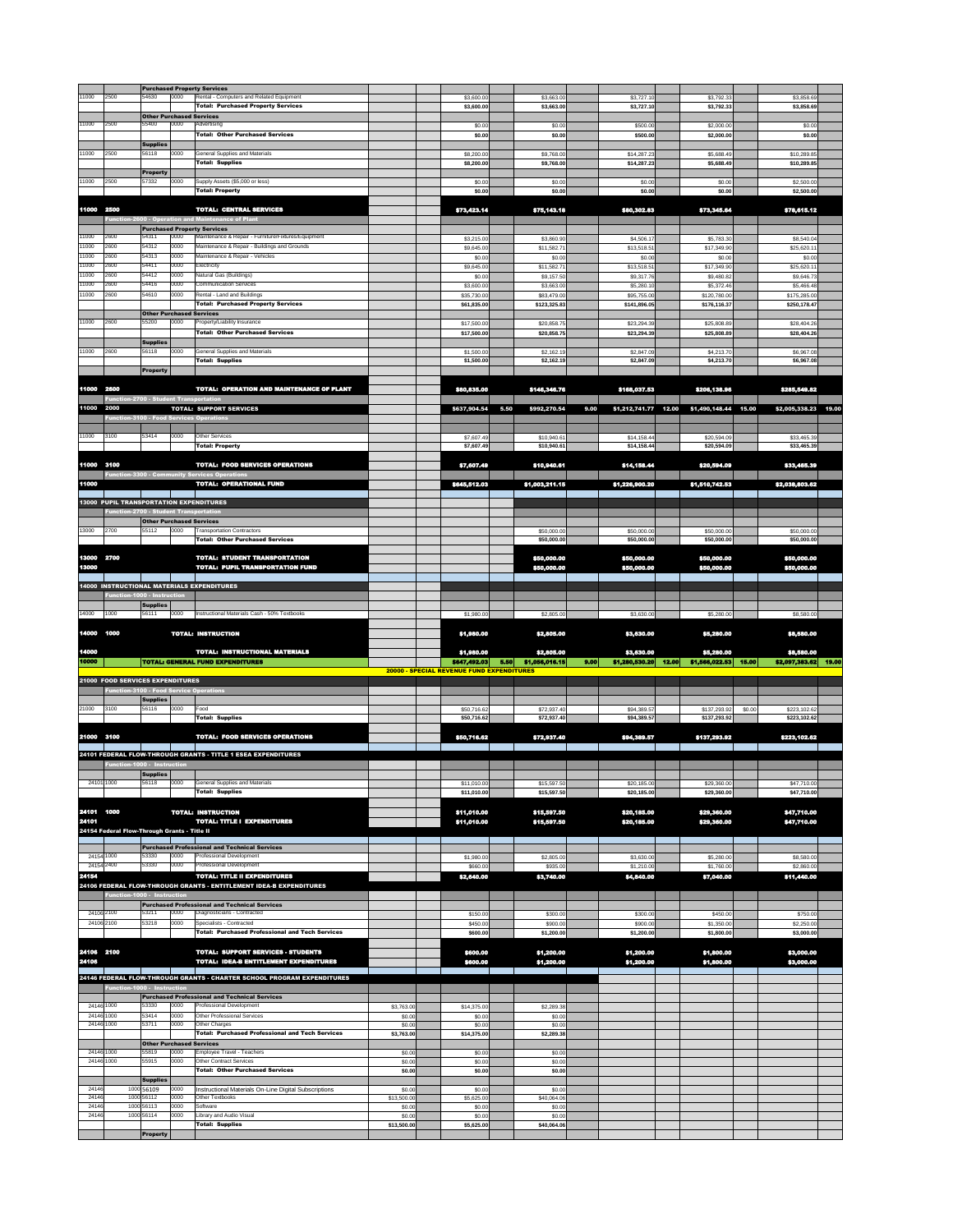| 24146 1000               |                                               | 57331                                    | 0000         | Fixed Assets (more than \$5,000)                                                      | \$0.00                |      | \$0.00               |      | \$0.00               |      |  |  |
|--------------------------|-----------------------------------------------|------------------------------------------|--------------|---------------------------------------------------------------------------------------|-----------------------|------|----------------------|------|----------------------|------|--|--|
| 24146 1000               |                                               | 57332                                    | 0000         | Supply Assets (\$5,000 or less)                                                       | \$59,932.50           |      | \$16,817.25          |      | \$163,458.72         |      |  |  |
|                          |                                               |                                          |              | <b>Total: Property</b>                                                                | \$59,932.50           |      | \$16,817.25          |      | \$163,458.72         |      |  |  |
| 24146 1000               |                                               |                                          |              | <b>TOTAL: INSTRUCTION</b>                                                             | \$77,195.50           |      | \$36,817.25          |      | \$205,812.16         |      |  |  |
|                          |                                               |                                          |              | Function-2200 - Support Services - Instruction                                        |                       |      |                      |      |                      |      |  |  |
|                          |                                               | <b>Supplies</b>                          |              |                                                                                       |                       |      |                      |      |                      |      |  |  |
| 24146 2200               |                                               | 56113                                    | 0000         | Software                                                                              | \$2,607.80            |      | \$4,472.00           |      | \$2,861.05           |      |  |  |
| 24146 2200<br>24146 2200 |                                               | 56114<br>56118                           | 0000<br>0000 | Library And Audio-Visual<br><b>General Supplies and Materials</b>                     | \$0.00<br>\$0.00      |      | \$0.00<br>\$0.00     |      | \$0.00<br>\$0.00     |      |  |  |
|                          |                                               |                                          |              | Total: Supplies                                                                       | \$2,607.80            |      | \$4,472.00           |      | \$2,861.05           |      |  |  |
|                          |                                               |                                          |              |                                                                                       |                       |      |                      |      |                      |      |  |  |
| 24146 2200               |                                               |                                          |              | <b>TOTAL: SUPPORT SERVICES - INSTRUCTION</b>                                          | \$2,607.80            |      | \$4,472.00           |      | \$2,861.05           |      |  |  |
|                          | Function-2300 - General Administration        |                                          |              |                                                                                       |                       |      |                      |      |                      |      |  |  |
| 24146 2300               |                                               | 51100                                    | 1111         | <b>Personnel Services - Compensation</b><br>Salaries Expense: Superintendent          | \$50,000.00           |      |                      |      |                      |      |  |  |
|                          |                                               |                                          |              | Total: Personnel Services - Compensation                                              | \$50,000.00           | 1.00 | \$0.00               | 0.00 | \$0.00               | 0.00 |  |  |
|                          |                                               |                                          |              | Personnel Services - Employee Benefits                                                |                       |      |                      |      |                      |      |  |  |
| 24146 2300               |                                               | 52111                                    | 0000         | <b>Educational Retirement</b>                                                         |                       |      |                      |      |                      |      |  |  |
| 24146 2300<br>24146 2300 |                                               | 52112<br>52210                           | 0000<br>0000 | <b>ERA - Retiree Health</b><br><b>FICA Payments</b>                                   | \$3,100.00            |      |                      |      |                      |      |  |  |
| 24146 2300               |                                               | 52220                                    | 0000         | <b>Medicare Payments</b>                                                              | \$725.00              |      |                      |      |                      |      |  |  |
| 24146 2300               |                                               | 52311                                    | 0000         | <b>Health and Medical Premiums</b>                                                    | \$4,860.00            |      |                      |      |                      |      |  |  |
| 24146 2300<br>24146 2300 |                                               | 52312<br>52313                           | 0000<br>0000 | Life<br>Dental                                                                        | \$476.28              |      |                      |      |                      |      |  |  |
| 24146 2300               |                                               | 52314                                    | 0000         | Vision                                                                                | \$82.62               |      |                      |      |                      |      |  |  |
| 24146 2300               |                                               | 52315                                    | 0000         | <b>Disability</b>                                                                     |                       |      |                      |      |                      |      |  |  |
| 24146 2300               |                                               | 52500                                    | 0000         | <b>Unemployment Compensation</b>                                                      | \$1,600.00            |      |                      |      |                      |      |  |  |
| 24146 2300<br>24146 2300 |                                               | 52710<br>52720                           | 0000<br>0000 | <b>Workers Compensation Premium</b><br>Workers Compensation Employer's Fee            | \$550.00<br>\$9.00    |      |                      |      |                      |      |  |  |
| 24146 2300               |                                               | 52912                                    | 0000         | Employee Assistance Programs                                                          |                       |      |                      |      |                      |      |  |  |
|                          |                                               |                                          |              | Total: Personnel Services - Employee Benefits                                         | \$11,402.90           |      | \$0.00               |      | \$0.00               |      |  |  |
|                          |                                               | <b>Other Purchased Services</b>          |              |                                                                                       |                       |      |                      |      |                      |      |  |  |
| 24146 2300<br>24146 2300 |                                               | 55400<br>55813                           | 0000<br>0000 | Advertising<br>Employee Travel - Non-Teachers                                         | \$5,500.00<br>\$0.00  |      | \$5,500.00<br>\$0.00 |      | \$5,508.75<br>\$0.00 |      |  |  |
|                          |                                               |                                          |              | <b>Total: Other Purchased Services</b>                                                | \$5,500.00            |      | \$5,500.00           |      | \$5,508.75           |      |  |  |
|                          |                                               | <b>Supplies</b>                          |              |                                                                                       |                       |      |                      |      |                      |      |  |  |
|                          |                                               |                                          |              |                                                                                       |                       |      |                      |      |                      |      |  |  |
| 24146 2300               | Function-2400 - School Administration         |                                          |              | <b>TOTAL: GENERAL ADMINISTRATION</b>                                                  | \$66,902.90           | 1.00 | \$5,500.00           | 0.00 | \$5,508.75           | 0.00 |  |  |
|                          |                                               | <b>Supplies</b>                          |              |                                                                                       |                       |      |                      |      |                      |      |  |  |
| 24146 2400               |                                               | 56113                                    | 0000         | Software                                                                              | \$15,000.00           |      | \$0.00               |      | \$0.00               |      |  |  |
| 24146 2400               |                                               | 56118                                    | 0000         | <b>General Supplies and Materials</b>                                                 | \$0.00                |      | \$0.00               |      | \$0.00               |      |  |  |
|                          |                                               | <b>Property</b>                          |              | Total: Supplies                                                                       | \$15,000.00           |      | \$0.00               |      | \$0.00               |      |  |  |
| 24146 2400               |                                               | 57331                                    | 0000         | Fixed Assets (more than \$5,000)                                                      | \$0.00                |      | \$0.00               |      | \$0.00               |      |  |  |
| 24146 2400               |                                               | 57332                                    | 0000         | Supply Assets (\$5,000 or less)                                                       | \$0.00                |      | \$0.00               |      | \$0.00               |      |  |  |
|                          |                                               |                                          |              | <b>Total: Property</b>                                                                | \$0.00                |      | \$0.00               |      | \$0.00               |      |  |  |
| 24146 2400               |                                               |                                          |              | TOTAL: SCHOOL ADMINISTRATION                                                          | \$15,000.00           |      | \$0.00               |      | \$0.00               |      |  |  |
|                          | <b>Function-2500 - Central Services</b>       |                                          |              |                                                                                       |                       |      |                      |      |                      |      |  |  |
|                          |                                               |                                          |              | <b>Purchased Professional and Technical Services</b>                                  |                       |      |                      |      |                      |      |  |  |
| 24146 2500               |                                               | 53330                                    | 0000         | <b>Professional Development</b>                                                       | \$0.00                |      | \$0.00               |      | \$0.00               |      |  |  |
| 24146 2500<br>24146 2500 |                                               | 53414<br>53711                           | 0000<br>0000 | <b>Other Services</b><br>Other Charges                                                | \$16,171.00           |      | \$0.00               |      | \$0.00               |      |  |  |
|                          |                                               |                                          |              | Total: Purchased Professional and Tech Services                                       | \$0.00<br>\$16,171.00 |      | \$0.00<br>\$0.00     |      | \$0.00<br>\$0.00     |      |  |  |
|                          |                                               |                                          |              | <b>Purchased Property Services</b>                                                    |                       |      |                      |      |                      |      |  |  |
| 24146 2500               |                                               | 54311                                    | 0000         | Maintenance & Repair - Furniture/Fixtures/Equipment                                   | \$0.00                |      | \$0.00               |      | \$0.00               |      |  |  |
| 24146 2500               |                                               | 54630                                    | 0000         | Rental - Computers and Related Equipment<br><b>Total: Purchased Property Services</b> | \$0.00<br>\$0.00      |      | \$0.00<br>\$0.00     |      | \$0.00<br>\$0.00     |      |  |  |
|                          |                                               | <b>Other Purchased Services</b>          |              |                                                                                       |                       |      |                      |      |                      |      |  |  |
| 24146 2500               |                                               | 55400                                    | 0000         | Advertising                                                                           | \$3,750.00            |      | \$3,750.00           |      | \$3,500.00           |      |  |  |
| 24146 2500               |                                               | 55813                                    | 0000         | Employee Travel - Non-Teachers                                                        | \$0.00                |      | \$0.00               |      | \$0.00               |      |  |  |
| 24146 2500               |                                               | 55915                                    | 0000         | <b>Other Contract Services</b><br><b>Total: Other Purchased Services</b>              | \$0.00<br>\$3,750.00  |      | \$0.00<br>\$3,750.00 |      | \$0.00<br>\$3,500.00 |      |  |  |
|                          |                                               | <b>Supplies</b>                          |              |                                                                                       |                       |      |                      |      |                      |      |  |  |
| 24146 2500               |                                               | 56113                                    | 0000         | Software                                                                              | \$0.00                |      | \$0.00               |      | \$0.00               |      |  |  |
| 24146 2500               |                                               | 56118                                    | 0000         | <b>General Supplies and Materials</b>                                                 | \$0.00                |      | \$0.00               |      | \$0.00               |      |  |  |
|                          |                                               | <b>Property</b>                          |              | Total: Supplies                                                                       | \$0.00                |      | \$0.00               |      | \$0.00               |      |  |  |
| 24146 2500               |                                               | 57331                                    | 0000         | Fixed Assets (more than \$5,000)                                                      | \$0.00                |      | \$0.00               |      | \$0.00               |      |  |  |
| 24146 2500               |                                               | 57332                                    | 0000         | Supply Assets (\$5,000 or less)                                                       | \$15,000.00           |      | \$5,000.00           |      | \$10,000.00          |      |  |  |
|                          |                                               |                                          |              | <b>Total: Property</b>                                                                | \$15,000.00           |      | \$5,000.00           |      | \$10,000.00          |      |  |  |
| 24146 2500               |                                               |                                          |              | <b>TOTAL: CENTRAL SERVICES</b>                                                        | \$34,921.00           |      | \$8,750.00           |      | \$13,500.00          |      |  |  |
|                          |                                               |                                          |              | Function-2600 - Operation and Maintenance of Plant                                    |                       |      |                      |      |                      |      |  |  |
|                          |                                               |                                          |              | <b>Purchased Property Services</b>                                                    |                       |      |                      |      |                      |      |  |  |
| 24146 2600               |                                               | 54416<br>54610                           | 0000<br>0000 | <b>Communication Services</b><br>Rental - Land and Building                           | \$4,125.00            |      | \$1,500.00           |      | \$1,526.25           |      |  |  |
| 24146 2600<br>24146 2600 |                                               | 54500                                    | 0000         | <b>Construction Services</b>                                                          | \$35,000.00<br>\$0.00 |      | \$0.00               |      | \$0.00               |      |  |  |
|                          |                                               |                                          |              | <b>Total: Purchased Property Services</b>                                             | \$39,125.00           |      | \$1,500.00           |      | \$1,526.25           |      |  |  |
|                          |                                               |                                          |              |                                                                                       |                       |      |                      |      |                      |      |  |  |
|                          |                                               |                                          |              |                                                                                       |                       |      |                      |      |                      |      |  |  |
|                          |                                               |                                          |              | <b>TOTAL: OPERATION AND MAINTENANCE OF PLANT</b>                                      | \$39,125.00           |      | \$1,500.00           |      | \$1,526.25           |      |  |  |
|                          | <b>Function-2700 - Student Transportation</b> |                                          |              |                                                                                       |                       |      |                      |      |                      |      |  |  |
|                          |                                               |                                          |              | <b>Personnel Services - Compensation</b>                                              |                       |      |                      |      |                      |      |  |  |
| 24146 2600<br>24146 2700 |                                               | <b>Other Purchased Services</b><br>55112 | 0000         | <b>Transportation Contractors</b>                                                     | \$0.00                |      | \$50,000.00          |      | \$0.00               |      |  |  |
| 24146 2700               |                                               | 55200                                    | 0000         | Property/Liability Insurance                                                          | \$0.00                |      | \$0.00               |      | \$0.00               |      |  |  |
|                          |                                               |                                          |              | <b>Total: Other Purchased Services</b>                                                | \$0.00                |      | \$50,000.00          |      | \$0.00               |      |  |  |
| 24146 2700               |                                               | <b>Property</b><br>57312                 | 0000         | <b>Buses</b>                                                                          | \$0.00                |      | \$0.00               |      | \$0.00               |      |  |  |
|                          |                                               |                                          |              | Total: Property                                                                       | \$0.00                |      | \$0.00               |      | \$0.00               |      |  |  |
|                          |                                               |                                          |              |                                                                                       |                       |      |                      |      |                      |      |  |  |
| 24146 2700               |                                               |                                          |              | <b>TOTAL: STUDENT TRANSPORTATION</b>                                                  | \$0.00                |      | \$50,000.00          |      | \$0.00               |      |  |  |
| 24146 2000               |                                               |                                          |              | TOTAL: SUPPORT SERVICES                                                               | \$158,556.70          | 1.00 | \$70,222.00          | 0.00 | \$23,396.05          | 0.00 |  |  |
| 24146                    |                                               |                                          |              | <b>TOTAL: CHARTER SCHOOL PROGRAM EXPENDITURES</b>                                     | \$235,752.20          | 1.00 | \$107,039.25         | 0.00 | \$229,208.21         | 0.00 |  |  |
|                          |                                               |                                          |              |                                                                                       |                       |      |                      |      |                      |      |  |  |
|                          | Function-1000 - Instruction                   |                                          |              | 24153 FEDERAL FLOW-THROUGH GRANTS - ENGLISH LANGUAGE ACQUISITION EXPENDITURES         |                       |      |                      |      |                      |      |  |  |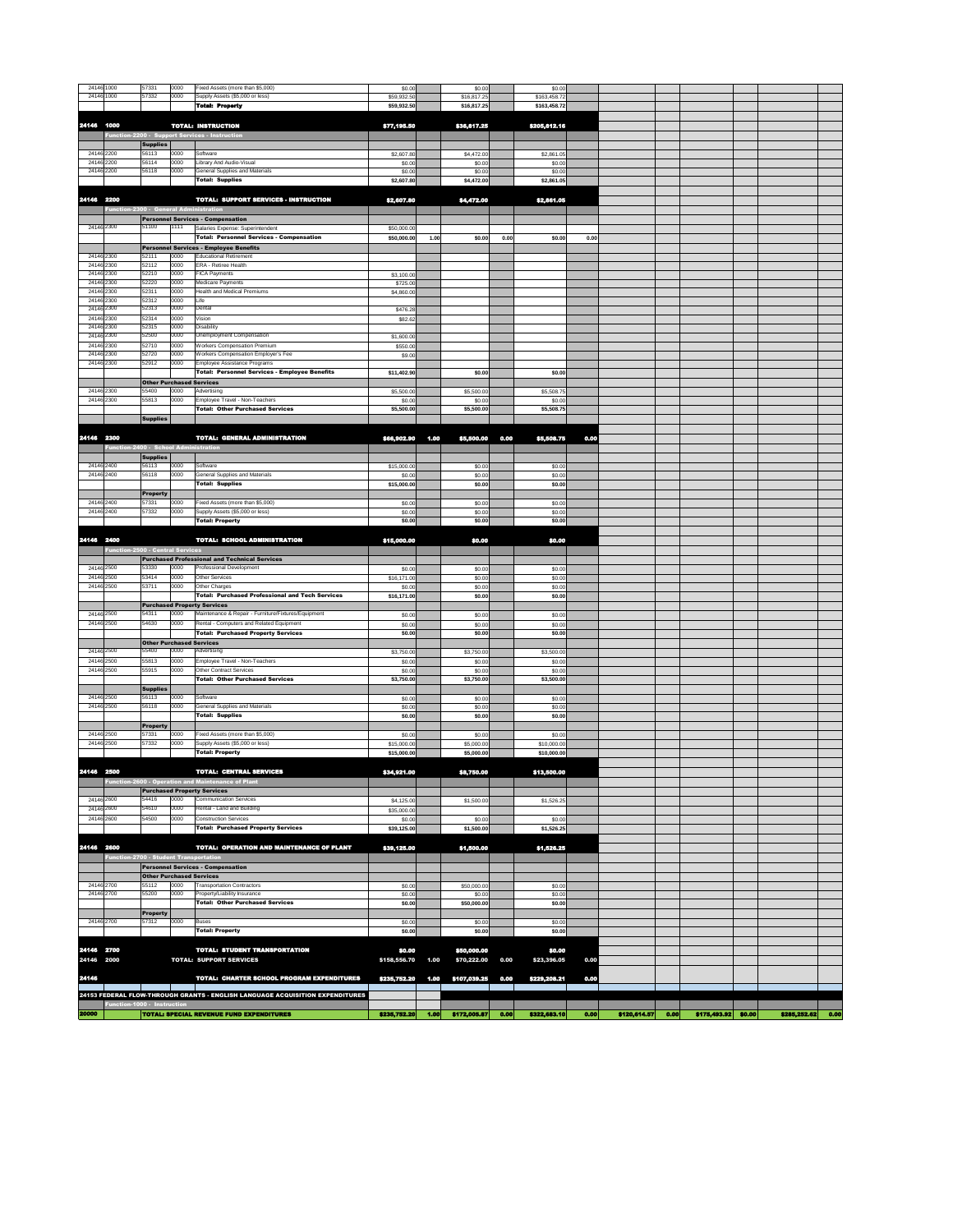|            | 26101 SE NM Educational Resource Center      |
|------------|----------------------------------------------|
|            | 26102 Exxon Education Foundation             |
|            | 26103 ENLACE-UNM                             |
|            | 26104 Bill & Melinda Gates Foundation        |
|            | 26105 Newspaper Association of America       |
|            | 26106 US West                                |
|            | 26107 REC/District Fiscal Agent              |
|            | 26108 Proctor & Gamble & NAESP               |
|            | 26109 JF Maddox Foundation                   |
|            | 26110 Greenville Foundation                  |
|            | 26111 (ITFS/FCC)                             |
|            | 26112 Johnson & Johnson                      |
|            | 26113 LANL Foundation                        |
|            | 26114 NM Association of Classroom Teachers   |
|            | 26115 Carnegie Corp                          |
|            | 26116 Intel Foundation                       |
|            | 26117 Jordan Fundamentals Grant              |
|            | 26118 ABEC - Job Mentor                      |
|            | 26119 Heifer International                   |
|            | 26120 Catching The Dream                     |
|            | 26121 Kellogg Fund/Kellogg Foundation        |
|            | 26122 Private Fund Math/Science Pilot        |
|            | 26123 PNM Foundation Inc                     |
|            | 26124 Taos Youth to Careers Mentoring        |
|            | 26125 Wallace Foundation                     |
|            | 26126 Milken Family Foundation               |
|            | 26127 Rural Vision/MDC                       |
|            | 26128 Texico Foundation                      |
|            | 26129 No NM Network for Rural Ed             |
|            | 26130 Middle Rio Grande Bus & Ed Collab      |
|            | 26131 Community Education                    |
|            | 26132 Coca Cola                              |
|            | 26133 US West Foundation                     |
|            | 26134 Civic Activities                       |
|            | 26135 Toyota, Inc                            |
|            | 26136 SCIAD                                  |
|            | 26137 Reading is Fundamental                 |
|            | 26138 Challenge Foundation                   |
|            | 26139 Ron McDonald (Amigo)                   |
|            | 26140 National Council of La Raza            |
|            | 26141 Daniels Fund                           |
|            | 26142 General Electric                       |
|            | 26143 Save the Children                      |
|            | 26144 Teacher Line Project (KNME-TV)         |
|            | 26145 NEA Foundation                         |
|            | 26146 Hubbard Foundation                     |
|            | 26147 Center for Ed & Study of Diverse Pop   |
|            | 26148 Walton Family Foundation, Inc          |
|            | 26149 Coleman Foundation                     |
|            | 26150 Burlington Res/Meridian Oil Foundation |
| 26151 SEDL |                                              |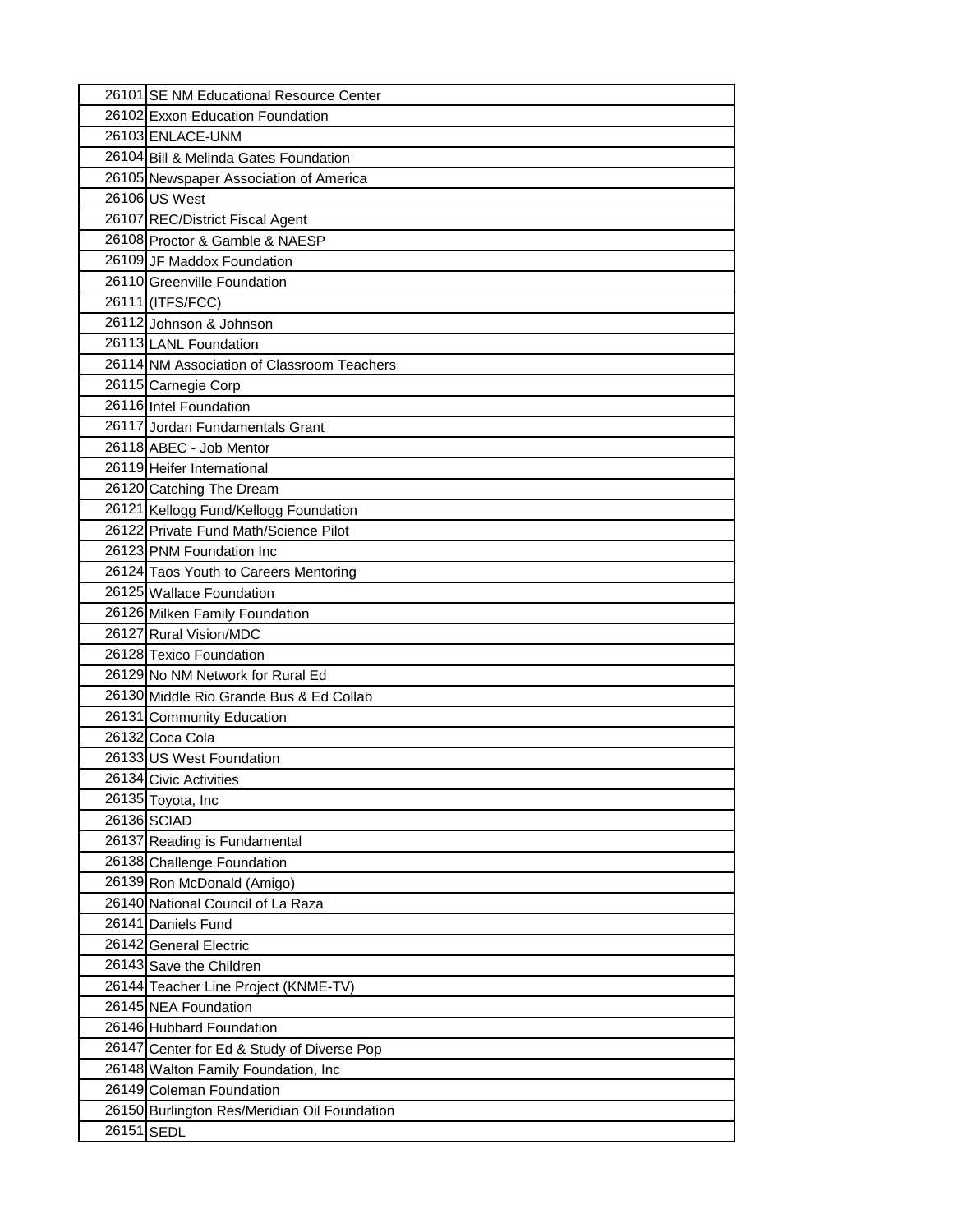| 26152 Integrating Multiple Perspectives               |  |
|-------------------------------------------------------|--|
| 26153 Paso del Norte Health Foundation                |  |
| 26154 Building Trades Advisory Board - SFPS           |  |
| 26155 Center for Services Learning Opp in Ed          |  |
| 26156 Turner Foundation                               |  |
| 26157 Indian Health Services USPHS                    |  |
| 26158 Direct Action for Youth Foundation              |  |
| 26159 Frost Foundation                                |  |
| 26160 Challenge Grant-Trails Project                  |  |
| 26161 Corporation for Public Broadcasting             |  |
| 26162 Team Builders Counseling Services               |  |
| 26163 Golden Apple Foundation                         |  |
| 26164 GTE Foundation                                  |  |
| 26165 Rural Challenge                                 |  |
| 26166 General Mills Foundation                        |  |
| 26167 Toyota TAPESTRY                                 |  |
| 26168 National Assoc of School Nurses                 |  |
| 26169 San Juan Mesa Wind Project                      |  |
| 26170 Microsoft Settlement Funds                      |  |
| 26171 Rio Rancho Education Foundation                 |  |
| 26172 Spectrum Imaging Systems                        |  |
| 26173 Healthy School Communities.                     |  |
| 26174 Parents Reaching Out                            |  |
| 26175 Qwest Foundation for Education                  |  |
| 26176 New Mexico Community Foundation                 |  |
| 26177 Elementary & Middle School Initiative           |  |
| 26178 Keep New Mexico Beautiful, Inc.                 |  |
| 26179 A plus for Energy                               |  |
| 26180 Rural Healthy Schools Coalition AASA            |  |
| 26181 Center for Native Education                     |  |
| 26182 Northern NM Network - Teacher Incentive Fund    |  |
| 26183 Jobs for America Graduates - JAG New Mexico     |  |
| 26184 Clovis Municipal Schools Foundation             |  |
| 26185 Coalition of Essential Schools/Mentor Grants    |  |
| 26186 ABC Community Schools Partnership               |  |
| 26187 Amy Biehl High School Foundation                |  |
| 26188 Center for Educational Initiatives              |  |
| 26189 Los Alamos Public Schools Foundation            |  |
| 26190 APS Foundation                                  |  |
| 26191 ENMR Plateau- Education Foundation School Grant |  |
| 26192 Toyota Family Literacy Program                  |  |
| 26193 McCarthey Dressman Education Foundation         |  |
| 26194 McGruff Neighborhood Initiatives                |  |
| 26195 Friends of Mountain Mahogany Foundation         |  |
| 26196 Institute for Educational Leadership            |  |
| 26197 Washington TRU Solutions LLC                    |  |
| 26198 Albuquerque Community Foundation                |  |
| 26199 Spaceport GRT Grant - Sierra County             |  |
| 26200 Conoco/Phillips School Grant                    |  |
| 26201 Pump up the Volume in Preschool                 |  |
| 26202 SES After School Tutoring                       |  |